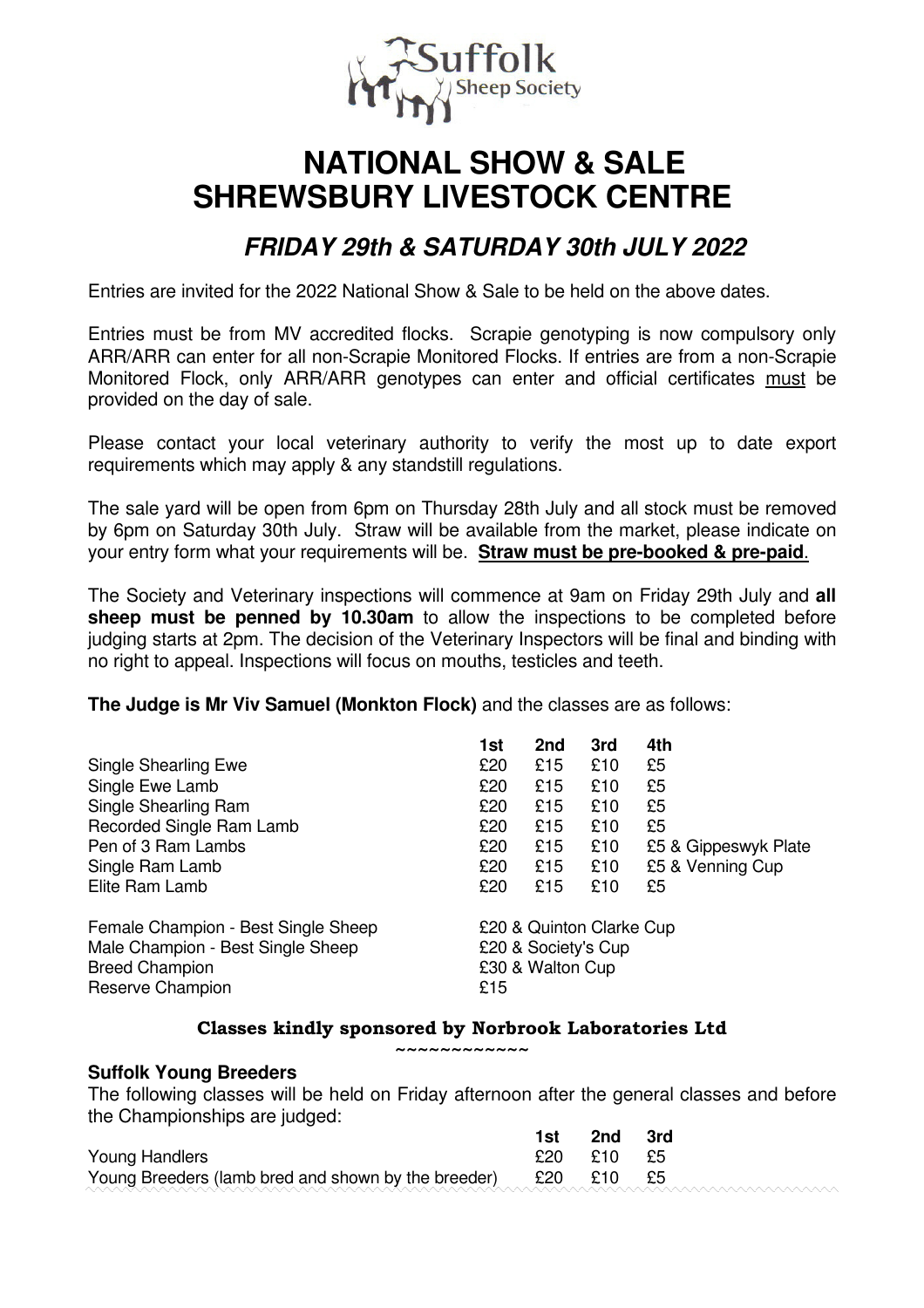#### **The sale will start at 10.30 am on Saturday 30th July and the order of sale will be:**  1st Shearling Ewes,  $2^{nd}$  Ewe Lambs,  $3^{rd}$  Shearling Rams and  $4^{th}$  Ram Lambs

**The entry fee per animal is £15 +VAT (£18) and is only refundable if entries cannot be brought to Shrewsbury due to official movement restrictions.** 

#### **Upset prices will be 350gns (Rams), 250gns (Shearling Ewes) and 200gns (Ewe Lambs)**

#### **No Commission will be charged on animals not sold at the upset price**.

For animals withdrawn at a price above the upset price, commission will be payable on the difference between the upset price and the vendor's reserve.

#### **Commission**

For all sheep sold, commission will be charged at the rate of **5% + VAT on the sale price**. **The Society sale levy is an additional 1½%+ VAT.** 

#### **Substitutes**

Up to **TWO** substitutes will be allowed per vendor and these must be notified to **J Straker Chadwick and Sons** not less than 3 days before the event i.e. no later than 5pm on **Monday 25th July**. Please note that all Substitutes must be Scrapie Genotyped ARR/ARR with a Government Approved Certificate unless from a Scrapie Monitored Flock. Only substitutes notified in this way will be eligible for entry to the sale.

#### **Entries**

- Pedigree Identification and EID Numbers must be submitted on the Entry Form.
- All male entries for sale must be birth notified and all females must be registered.
- $\bullet$  ALL BIRTH NOTIFICATIONS MUST HAVE BEEN RECEIVED BY 13<sup>th</sup> June 2022
- Please indicate if your entries are eligible for export on entry form.

#### **The Society retains the right to reduce entries in the event of the Sale being over subscribed**.

Entry forms together with cheques made payable to: **J. Straker Chadwick and Sons** & send to:

#### **J Straker Chadwick and Sons, The Auction Rooms, Tiverton Place, Abergavenny, Monmouthshire, NP7 5PN by:**

### **5pm on FRIDAY 1st JULY**

**Tel: 01873 852624 Email: merril@strakerchadwick.co.uk**

**Please Note: Entries will not be accepted or processed without payment. There will not be a facility to pay by Direct Debit.** 

**Payments may be made by BACS Bank Name: Nat West Sort Code: 51-61-02 Account No: 69227446 PLEASE USE REF: NATIONAL SUFFOLK**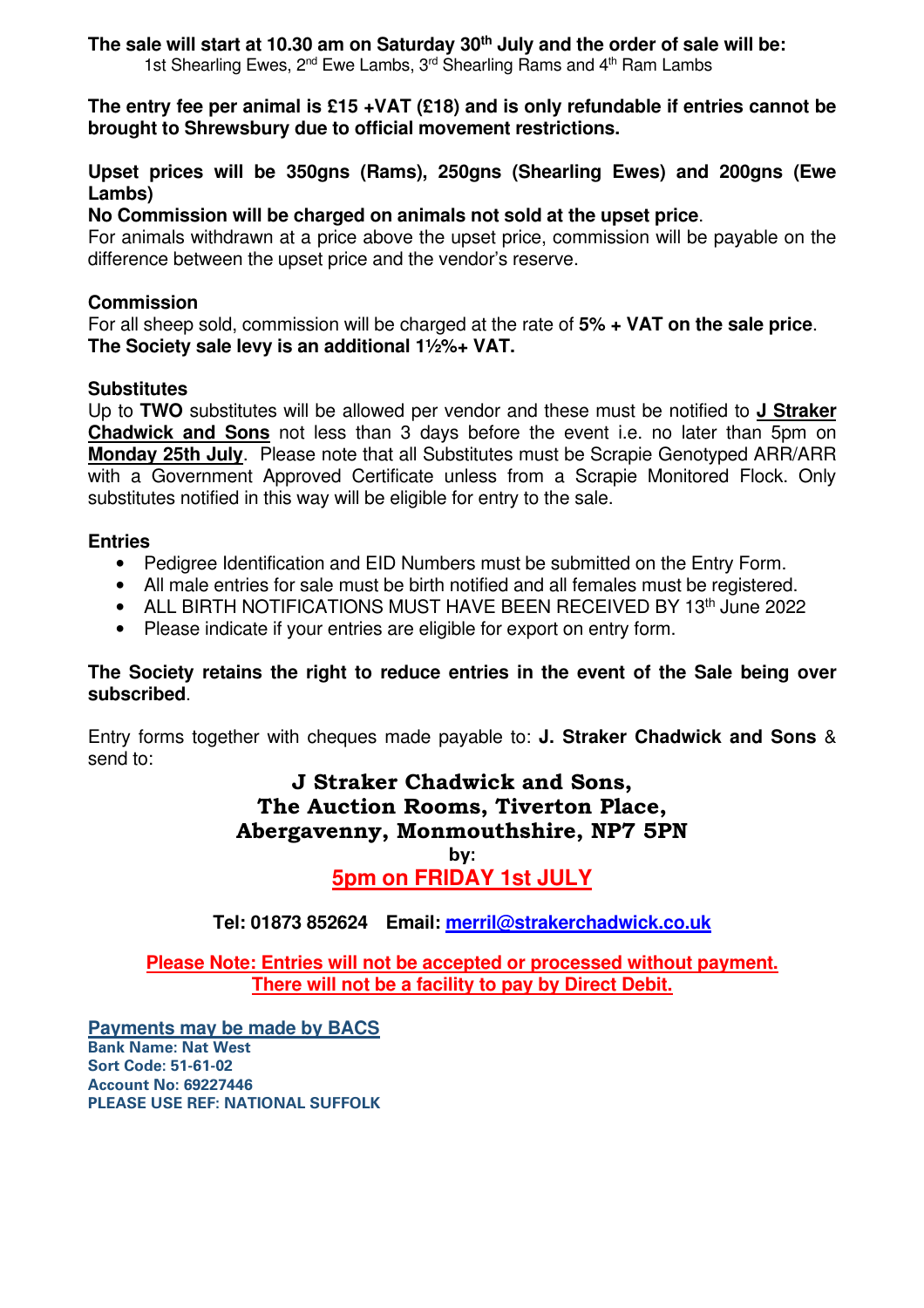#### **Amendments to Entries**

Amendment to entries will be accepted until 5pm on **Friday 1st July**, any changes to entries after this time will be considered to be substitutes.

Catalogues will be sent to all vendors and previous purchasers and will be placed on the society website. Other copies will be available from J Straker Chadwick and Sons on request.

#### **RE TAGS / OR NUMBERING FOR LOT NUMBERS**

Before arrival at the sale ground all sheep must be fleece marked in red paint with the correct catalogue number and substitutes must be marked with a red dot after the catalogue number. Alternatively, a suitable yellow label must be attached with the correct catalogue number clearly marked and substitutes must be clearly marked with a red dot on the fleece.

#### **HAIR COLOURING**

No artificial colouring of hair on heads/legs, dressing, bleaching or chemical agent (except Department of Environment, Fisheries and Rural Affairs' approved and recognised show dip and colourless oil on the head) shall be used on or applied to sheep entered for the sale. Inspections and random sampling will be carried out.

#### **Outstanding Balances**

**Please note the Suffolk Sheep Society have stipulated that no sheep will be allowed access to any Society sale if an outstanding balance exists. All outstanding amounts must be settled with the Society office by Friday 10th June for inclusion in this sale.** 

#### DATA PROTECTION

The Suffolk Sheep Society is committed to respecting your privacy and ensuring the personal information you have entrusted to us is processed in accordance with the Data Protection Act 1998 and the Privacy & Electronic Communications Regulations 2003. Under the new General Data Protection Regulations, the Suffolk Sheep Society has updated its privacy policy which applies to all contracted members and associates of our organisation. These laws take effect from 25th May 2018 to strengthen your rights and give you control over the personal information organisations hold about you. The Suffolk Sheep Society Public Privacy Policy is available on our website. Alternatively, you can obtain a copy by writing to:

Data Protection at The Suffolk Sheep Society Ltd 62 Fenaghy Road **Ballymena** Co Antrim BT42 1FL

The Straker Chadwick Public Privacy Policy can be obtained by writing to: J. Straker, Chadwick & Sons Market Street Chambers **Abergavenny Monmouthshire** NP7 5SD

**JUNE 2022**